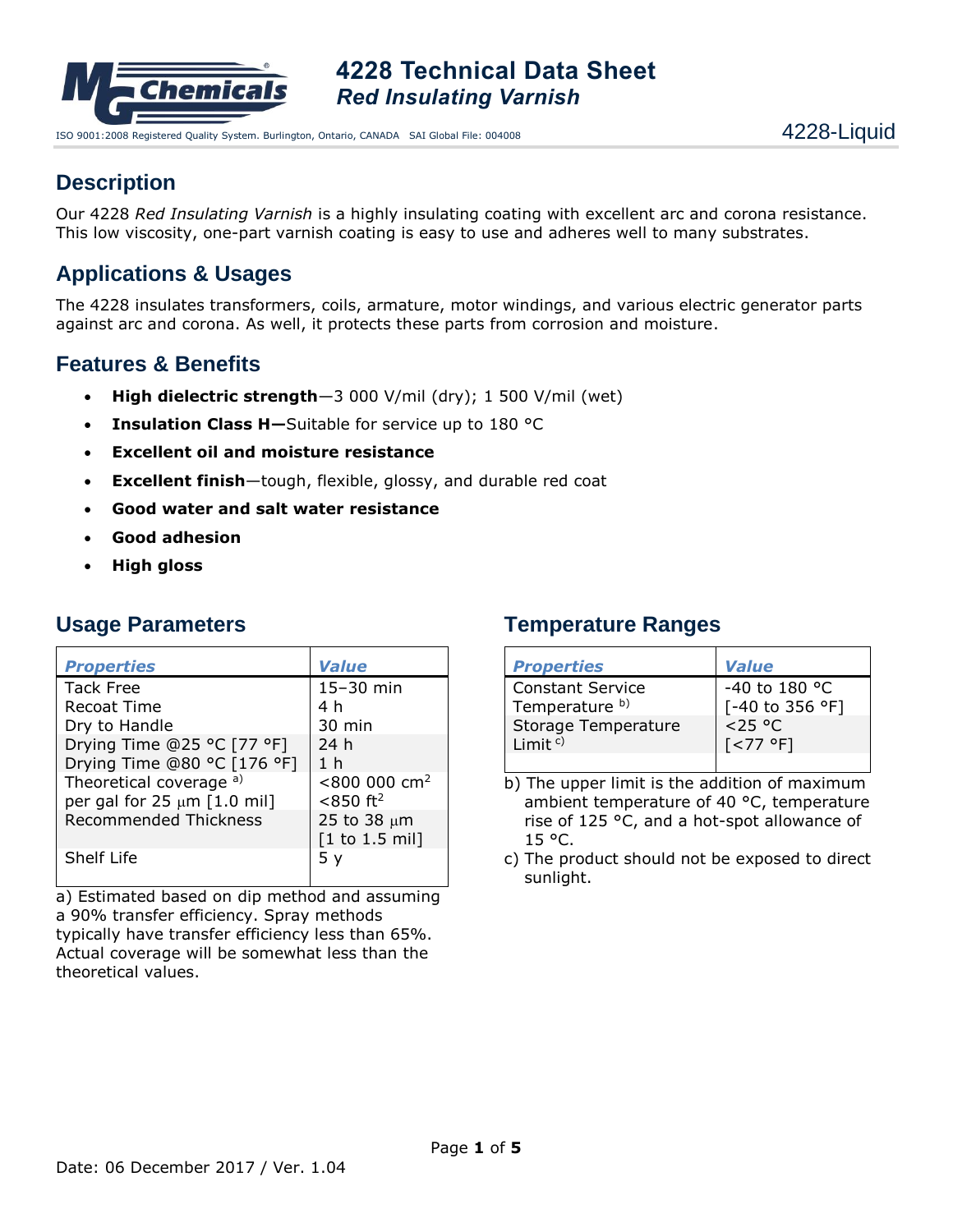

ISO 9001:2008 Registered Quality System. Burlington, Ontario, CANADA SAI Global File: 004008 4228- 44 and 4228-Liquid

## **Principal Components**

| <b>Name</b>          | <b>CAS Number</b> |  |  |
|----------------------|-------------------|--|--|
| Modified Alkyd Resin | proprietary       |  |  |
| Xylene               | 1330-20-7         |  |  |
| Ethyl benzene        | 100-41-4          |  |  |
| Iron Oxide           | 1309-37-1         |  |  |

## **Properties of Cured 4228**

| <b>Physical Properties</b>                                                                                                    | <b>Method</b>                           | <b>Value</b>                                                                               |
|-------------------------------------------------------------------------------------------------------------------------------|-----------------------------------------|--------------------------------------------------------------------------------------------|
| Color<br>Gloss @60°<br>Moisture Resistance<br>Oil Resistance<br>Salt Water Resistance<br>Acid Resistance<br>Alkali Resistance | Visual                                  | Red<br>80 minimum<br>Excellent<br>Excellent<br>Good<br>Good<br>Fair for low concentrations |
| <b>Electrical Properties</b><br>Dielectric strength @1.5 mil (dry) <sup>a)</sup><br>$@1.5$ mil (wet) b)                       | <b>Method</b><br>ASTM D149<br>ASTM D149 | <b>Value</b><br>3 000 V/mil<br>1 500 V/mil                                                 |

a) After conditioning in air at 25 °C for 24 h; coat thickness 33  $\mu$ m

b) After conditioning in water at 25 °C for 24 h; coat thickness 33  $\mu$ m

## **Properties of Uncured 4228**

| <b>Physical Properties</b> | <b>Method</b>     | <b>Value</b>       |
|----------------------------|-------------------|--------------------|
| Viscosity @25 °C [77 °F]   | <b>ASTM D2196</b> | 370 cP [0.37 Pa·s] |
| Solids Content (w/w)       |                   | 52%                |
| Density                    |                   | $1.06$ g/ml        |
| Flash Point                | ASTM D93          | 15 °C [59 °F]      |
| Odor                       |                   | Aromatic           |
|                            |                   |                    |

a) Brookfield viscometer with spindle LV1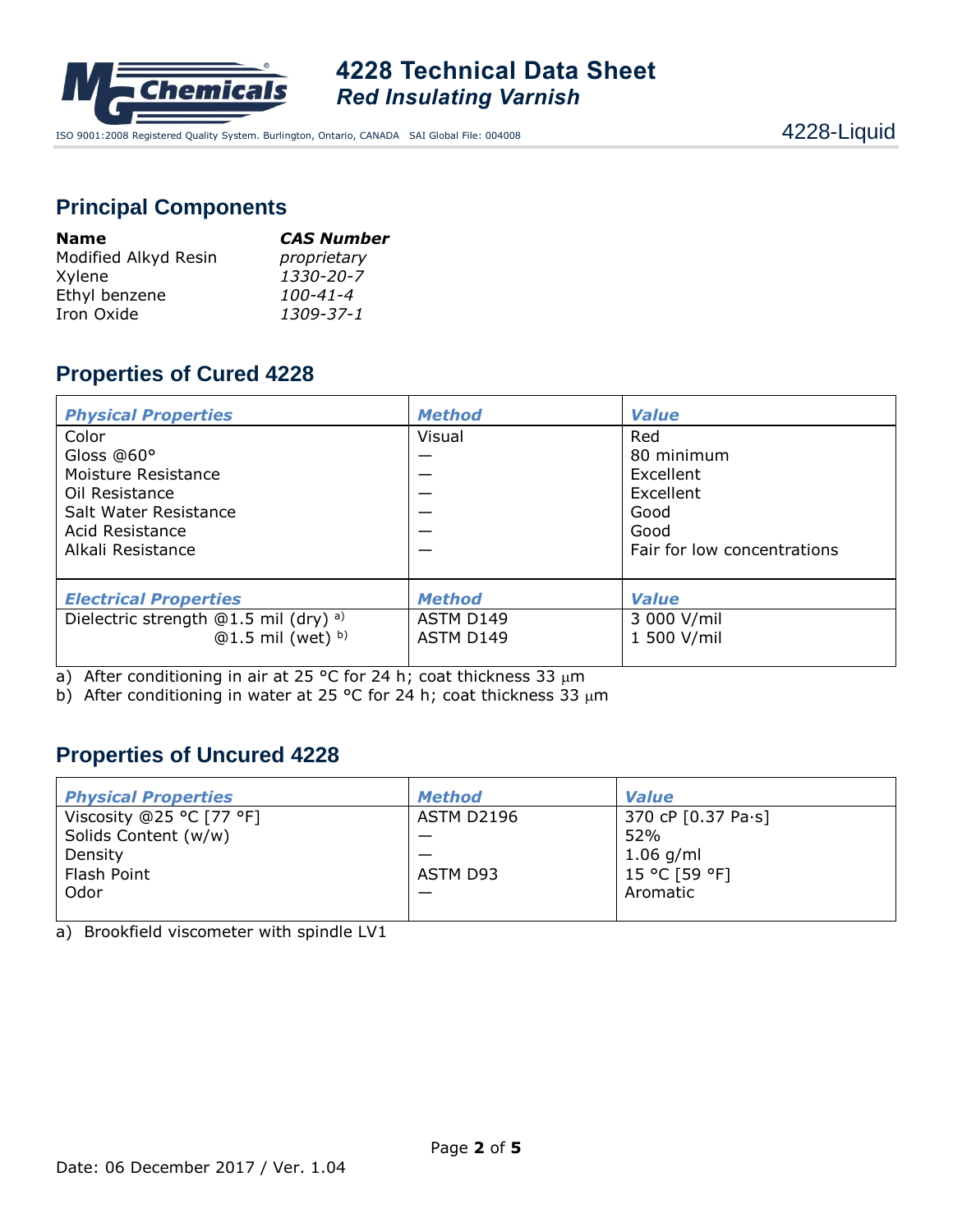

## **Compatibility**

**Adhesion—**The 4228 insulation coating adheres well to copper and steel; however, it is not compatible with contaminants like water, oil, and greasy flux residues that may affect adhesion. If contamination is present on the substrate, clean the surface first.

### **4228 Adherence Compatibility**

| Substrate                | Note                   |
|--------------------------|------------------------|
| Copper<br>Steel and Iron | Excellent<br>Excellent |
|                          |                        |

### **Health and Safety**

Please see the 4228-Liquid **Safety Data Sheet** (SDS) for further details on transportation, storage, handling, safety guidelines, and regulatory compliance.

### **Application Instructions**

The 4228 can be easily applied by dip or spray gun. Follow the procedure below for best results. The product may be diluted with xylene or other similar low cost solvents.

#### *Prerequisites*

- Ensure that the substrate if free of scratches, gouges, and raised metal burrs
- Ensure surface to be coated is clean: oil free, dust free, and rust free

### **To coat by dipping method**

- 1. Hang PCB on a dipping arm
- 2. Lower board in dip tank
- 3. Immerse at least 12" below the top to minimize entrapments
- 4. Let dwell for 2 minutes to allow for penetration
- 5. Withdraw slowly at about 10 cm/min [5 in/min]
- 6. Let air dry 1 h before recoat to avoid solvent entrapment.
- 7. Apply additional coats until desired thickness are achieved. (Go to Step 1)

**NOTE:** Dipping in undiluted 4228 typically yields 1 to 1.5 mil dry film thickness per coat.

#### **To coat by spray gun method**

- 1. Mix thoroughly, and spray a test pattern.
- This step ensures good flow quality and helps establish appropriate distance to avoid runs. 2. At a distance of 20 to 25 cm (8 to 10 inches), spray a thin and even coat onto the part. For best
- results, use spray-and-release strokes with an even motion to avoid excess paint in one spot.
- 3. If additional coats are required, rotate the part 90° to ensure good coverage.
- 4. Wait at least 1 hour at room temperature before recoat. The delay avoids trapping solvent between coats.
- 5. Apply additional coats until desired thickness are achieved. (Go to Step 1)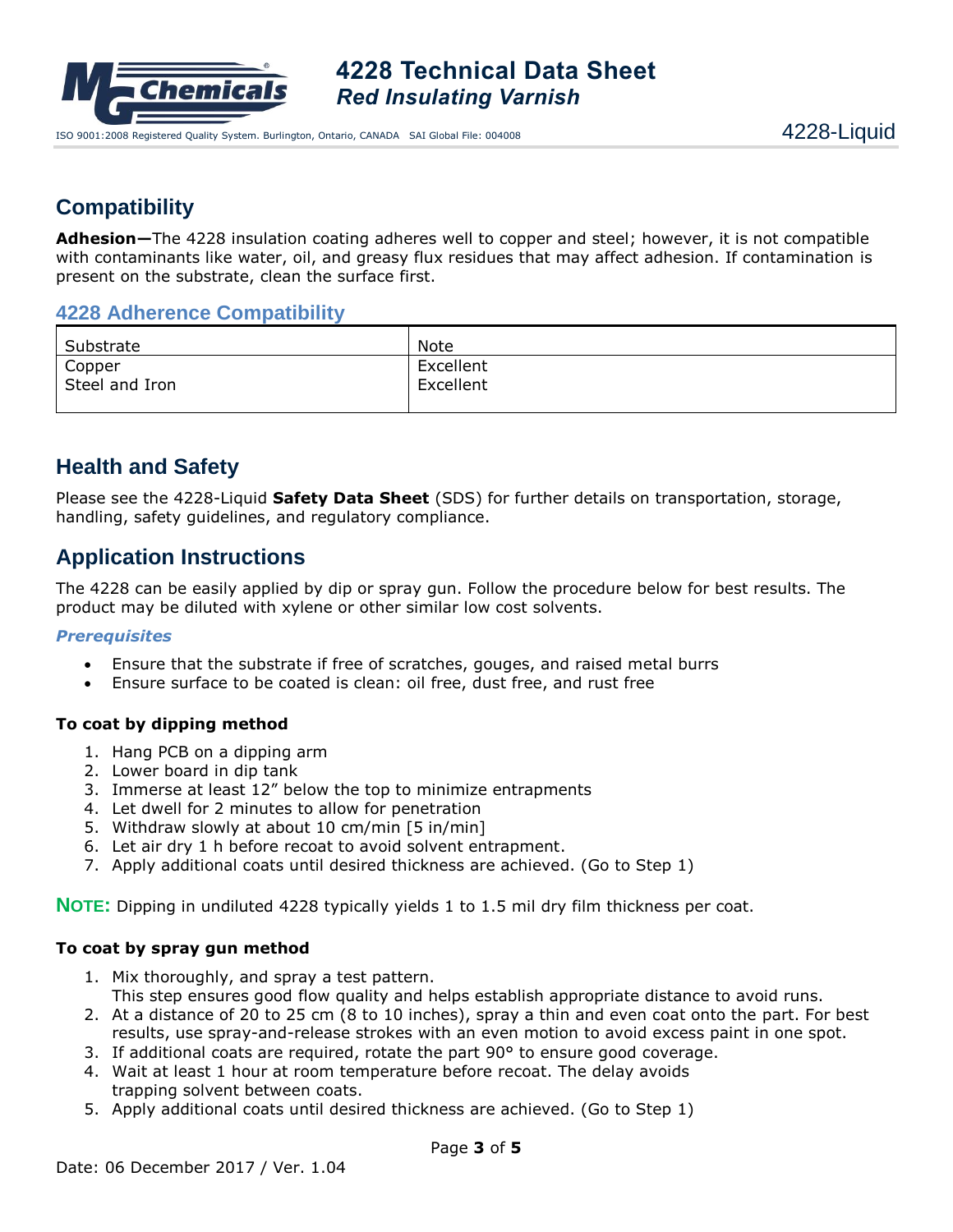

ISO 9001:2008 Registered Quality System. Burlington, Ontario, CANADA SAI Global File: 004008 4228- 49 4228-Liquid

**NOTE:** Dilution with a thinner may be required.

**ATTENTION:** Using excessive coat thickness can cause defects. Do not heat cure between coats because this causes wrinkling.

#### **Air dry the electric insulation coating:**

• Let air dry 24 hours

While this product can be air dried, it is highly recommended that you bake the product for optimal dielectric properties.

#### **Heat cure:**

- Wait 1 h or more at room temperature for the coating to dry
- Put in an oven 110 °C [230 °F] for 30 min. OR
- Put in an oven at 80 °C [176 °F] for 60 min.

## **Packaging and Supporting Products**

| Cat. No.   | <b>Packaging</b> | <b>Net Volume</b> |                  | <b>Net Weight</b> |           | <b>Packaged Weight</b> |                                |
|------------|------------------|-------------------|------------------|-------------------|-----------|------------------------|--------------------------------|
| 4228-55ML  | Bottle           | 55 mL             | $1.8 \,$ fl $oz$ | 58.3 q            | $2.05$ oz | 1 ka a)                | 2.2 $\mathsf{lb}^{\mathsf{a}}$ |
| 4228-225ML | Can.             | 225 mL            | 7.6 fl oz        | 238 g             | 8.41 oz   | $0.3$ kg               | 0.7 <sub>lb</sub>              |
| 4228-1L    | Can.             | 945 mL            | $1.99$ pint      | 1 kg              | 8.83 lb   | 6 kg $a)$              | 13.2 lb a)                     |
| 4228-4L    | Canl             | 3.78 L            | 1 gal            | 4 kg              | 8.83 lb   | 4.7 kg                 | 10 <sub>1b</sub>               |
|            |                  |                   |                  |                   |           |                        |                                |

a) Case pack of 5 bottles/cans

#### **Supporting Products**

• *Thinner 4*: Cat No. 4354-1L, 4354-4L